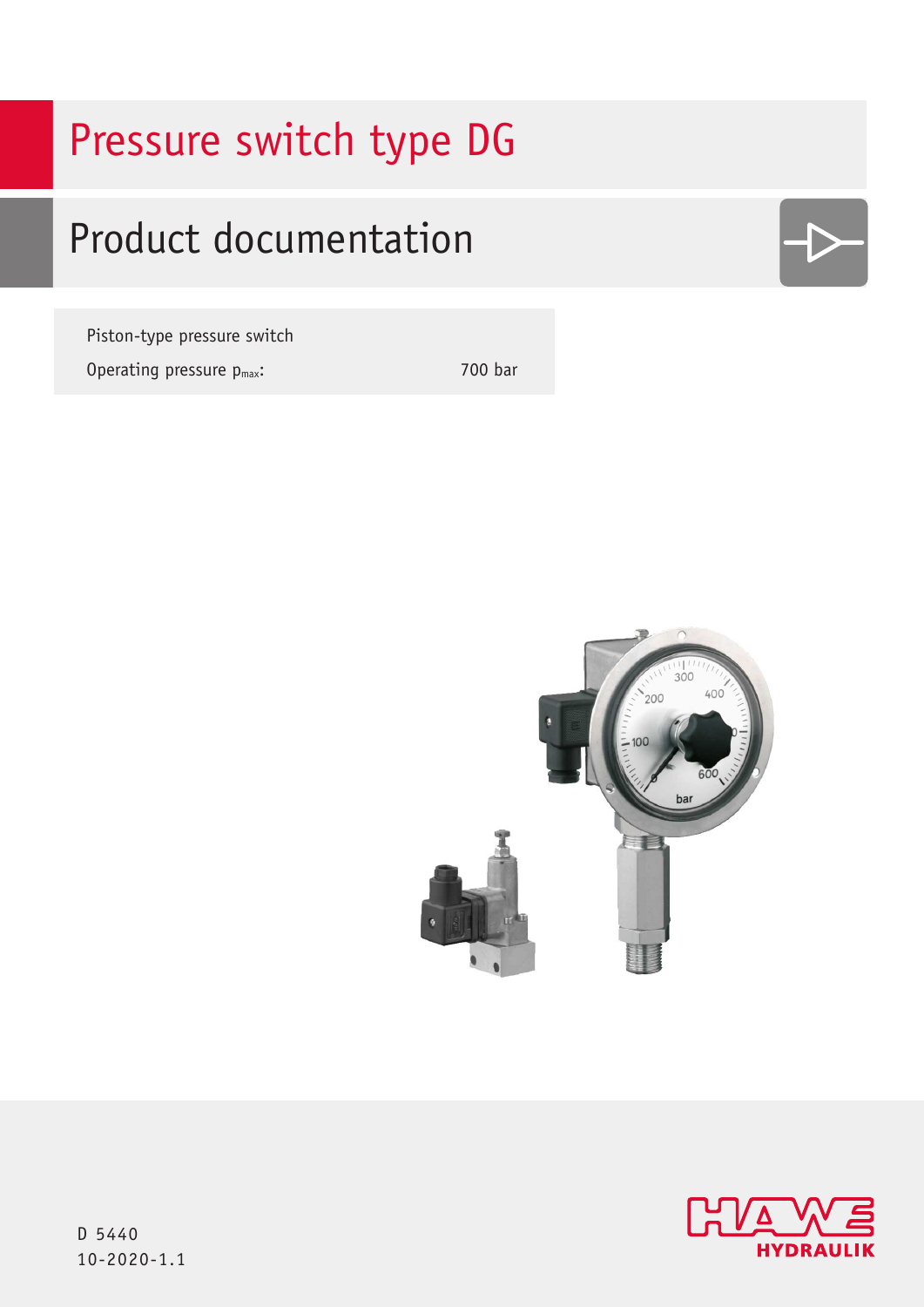

© by HAWE Hydraulik SE.

The reproduction and distribution of this document as well as the use and communication of its contents to others without explicit authorisation is prohibited.

Offenders will be held liable for the payment of damages.

All rights reserved in the event of patent or utility model applications.

Brand names, product names and trademarks are not specifically indicated. In particular with regard to registered and protected names and trademarks, usage is subject to legal provisions.

HAWE Hydraulik respects these legal provisions in all cases.

Printing date / document generated on: 04.11.2020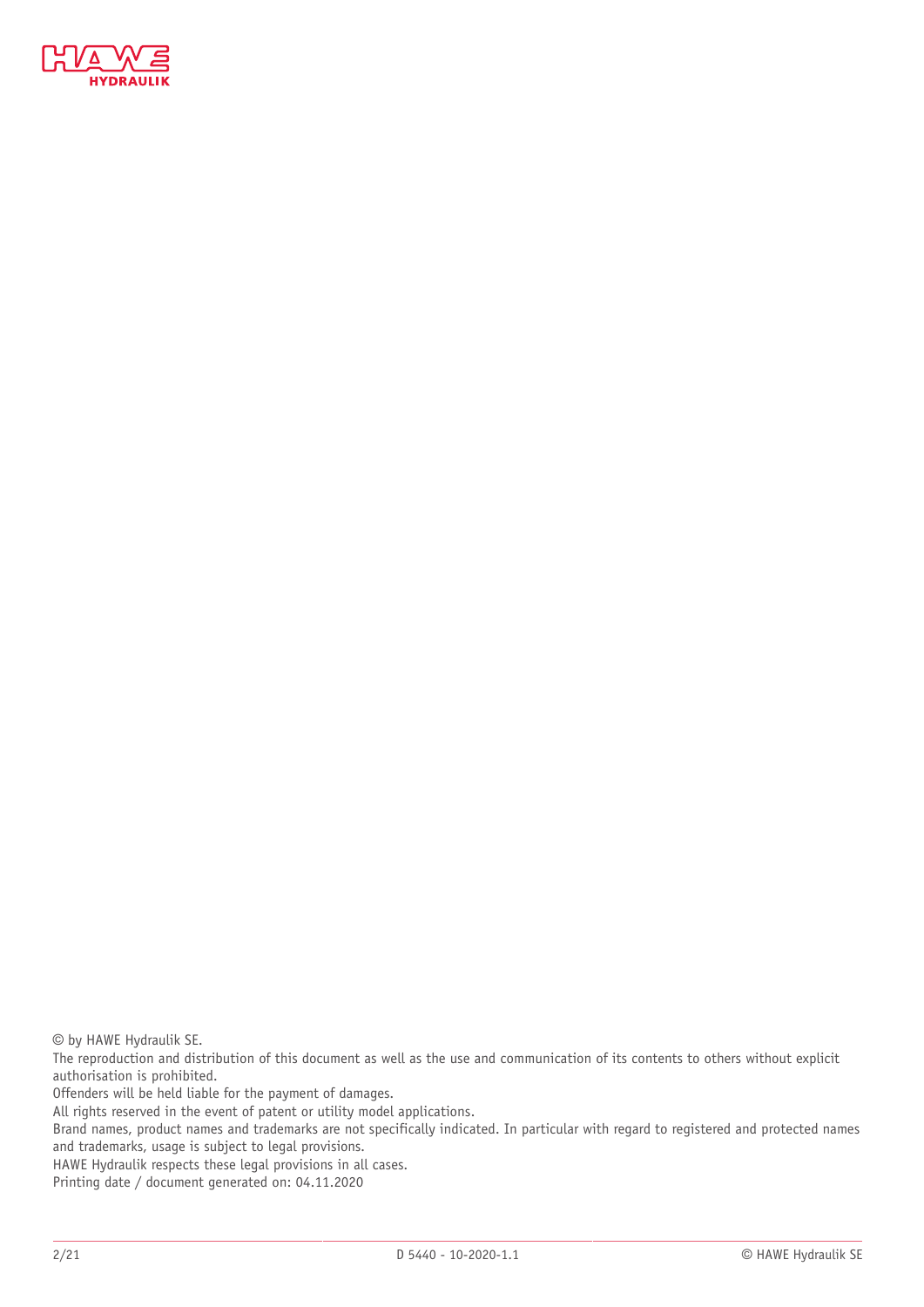

# Contents

| $\mathbf{1}$   |  |
|----------------|--|
| $\overline{2}$ |  |
| $\overline{3}$ |  |
| 3.1            |  |
| 3.2            |  |
| $\overline{4}$ |  |
| 5 <sup>5</sup> |  |
| 5.1            |  |
| 5.2            |  |
| 5.2.1          |  |
| 5.3            |  |
| 5.4            |  |
| 5.5            |  |
| 6 <sup>1</sup> |  |
| 6.1            |  |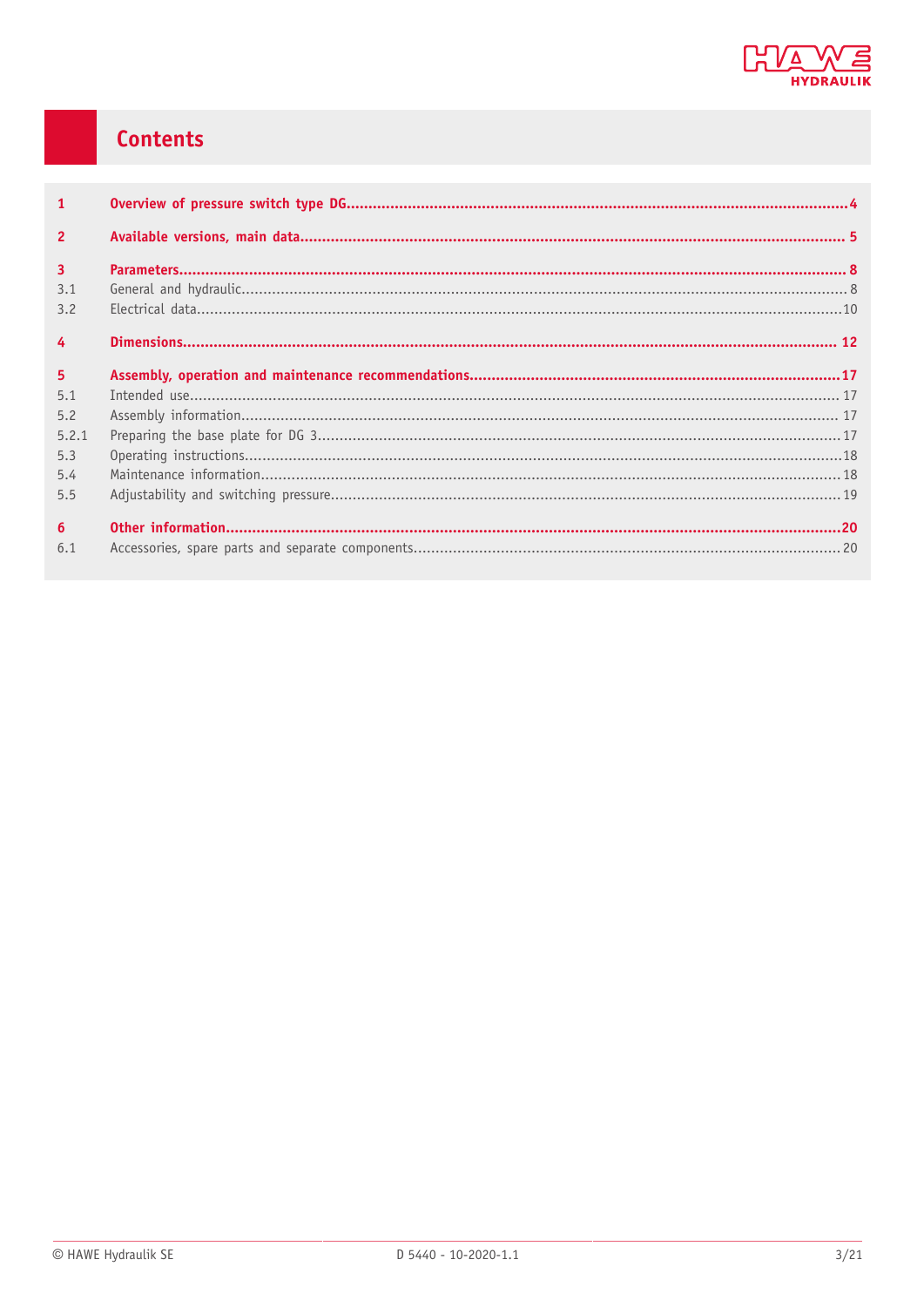

# <span id="page-3-0"></span>**1 Overview of pressure switch type DG**

Pressure switches open and close an electrical contact at a previously defined pressure. As soon as the pressure is reached, a further work step is started or stopped by an electrical signal.

#### **Features** and **benefits:**

- Compact design
- Option of integration into the HAWE modular system
- Operating pressures up to 1000 bar

#### **Intended applications:**

- General hydraulic systems
- Machine tools



Pressure switch type DG 1



Pressure switch type DG 3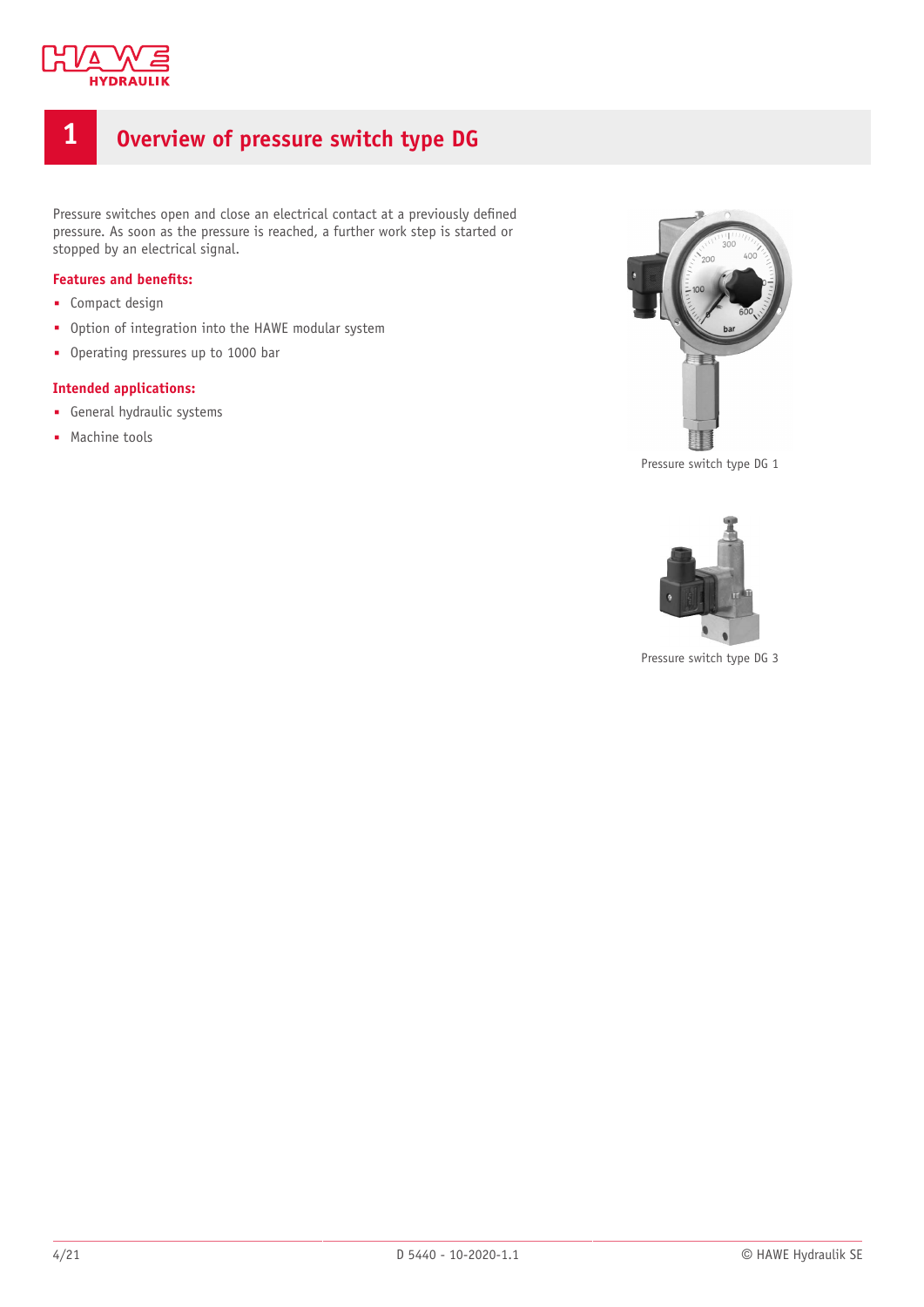

<span id="page-4-0"></span>

**Basic type** ["Table](#page-5-2) 1"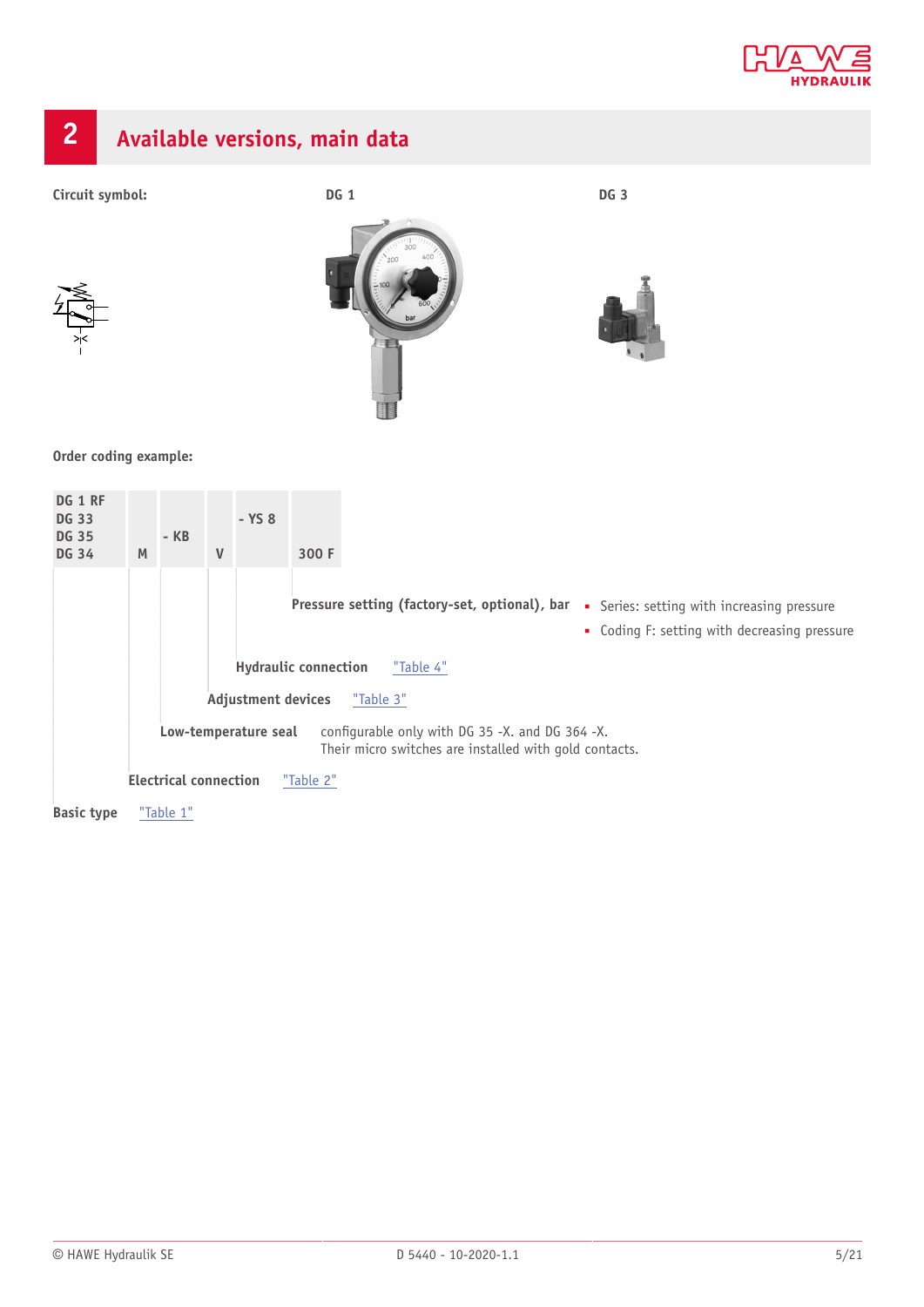

#### <span id="page-5-2"></span>**Table 1 Basic type**

| <b>Basic type</b>                                                                    | <b>Description</b>                                                | Pressure setting (range) (bar)                                       |                  |  |
|--------------------------------------------------------------------------------------|-------------------------------------------------------------------|----------------------------------------------------------------------|------------------|--|
|                                                                                      |                                                                   | $p_{\text{min-max}}$                                                 | $p_{\text{max}}$ |  |
| <b>DG 1 R</b>                                                                        | Scale, pipe connection                                            |                                                                      |                  |  |
| DG 1 RF                                                                              | Scale, front ring for control panel installation, pipe connection | 20600                                                                | 600              |  |
| DG 1 RU<br><b>DG 1 RUFS</b>                                                          | Scale mounted with 180° rotation, for "suspended" installation    |                                                                      |                  |  |
| <b>DG 33</b><br><b>DG 34</b><br>DG 35 *<br><b>DG 36</b><br>DG 364 *<br><b>DG 365</b> | Manifold mounting                                                 | 200 to 700<br>100400<br>20 to 250<br>4 to 12<br>4 to 50<br>12 to 170 | 700              |  |

**\*** DG 35 and DG 364 in version -X.-KB have different hydraulic data depending on the temperature. For further information, please look at <u>[Chapter 3.1,](#page-7-1) "General and hydraulic"</u>.

#### <span id="page-5-1"></span>**Table 2 Electrical connection**

| Coding | <b>Electrical connection</b>                     | <b>Protection class</b><br>(IEC 60529) | <b>DG 1 R</b><br>DG 1 RF<br>DG 1 RU | DG 1 RS<br>DG 1 RFS<br><b>DG 1 RUFS</b> | <b>DG 3</b> |
|--------|--------------------------------------------------|----------------------------------------|-------------------------------------|-----------------------------------------|-------------|
|        | Terminal connection                              | IP 54                                  | $\bullet$                           |                                         |             |
|        | Line connector<br>DIN EN 175 301-803 A           | IP 65                                  |                                     |                                         |             |
| $- X$  | DIN EN 175 301-803 A<br>(without line connector) | IP 54                                  |                                     |                                         |             |
| $- X1$ | DIN EN 175 301-803 A<br>(without line connector) | IP 54                                  |                                     |                                         |             |
| - AMP  | AMP Junior Timer                                 | IP 67                                  |                                     |                                         |             |
| $-S$   | SCHLEMMER (bayonet PA 6)                         | IP 67                                  |                                     |                                         |             |
| $-M$   | M12x1 (in compliance with DESINA)                | IP 67                                  |                                     |                                         |             |

#### <span id="page-5-0"></span>**Table 3 Adjustment devices**

| Coding         | <b>Version</b>                                                                                                                                          |                                                                                                                                                                                                                      |  |
|----------------|---------------------------------------------------------------------------------------------------------------------------------------------------------|----------------------------------------------------------------------------------------------------------------------------------------------------------------------------------------------------------------------|--|
| No designation | - Turn knob for DG $1 R(S)$ , DG $1 RF(S)$<br>- Adjusting screw for DG 3<br>- DG 35 - KB and DG 364- KB with gold contacts only have an adjusting screw |                                                                                                                                                                                                                      |  |
| $\mathbb{R}$   | only DG $3:$                                                                                                                                            | Adjustable by hand (wing bolt and wing nut)                                                                                                                                                                          |  |
| $\mathsf{V}$   | only $DG_3$ :                                                                                                                                           | Turn knob                                                                                                                                                                                                            |  |
| H              | only $DG_3$ :                                                                                                                                           | - Lockable turn knob (BKS lock)<br>- Key in line with factory specifications for the automotive industry; a key is included in the scope<br>of delivery (with an additional key held by authorised plant personnel). |  |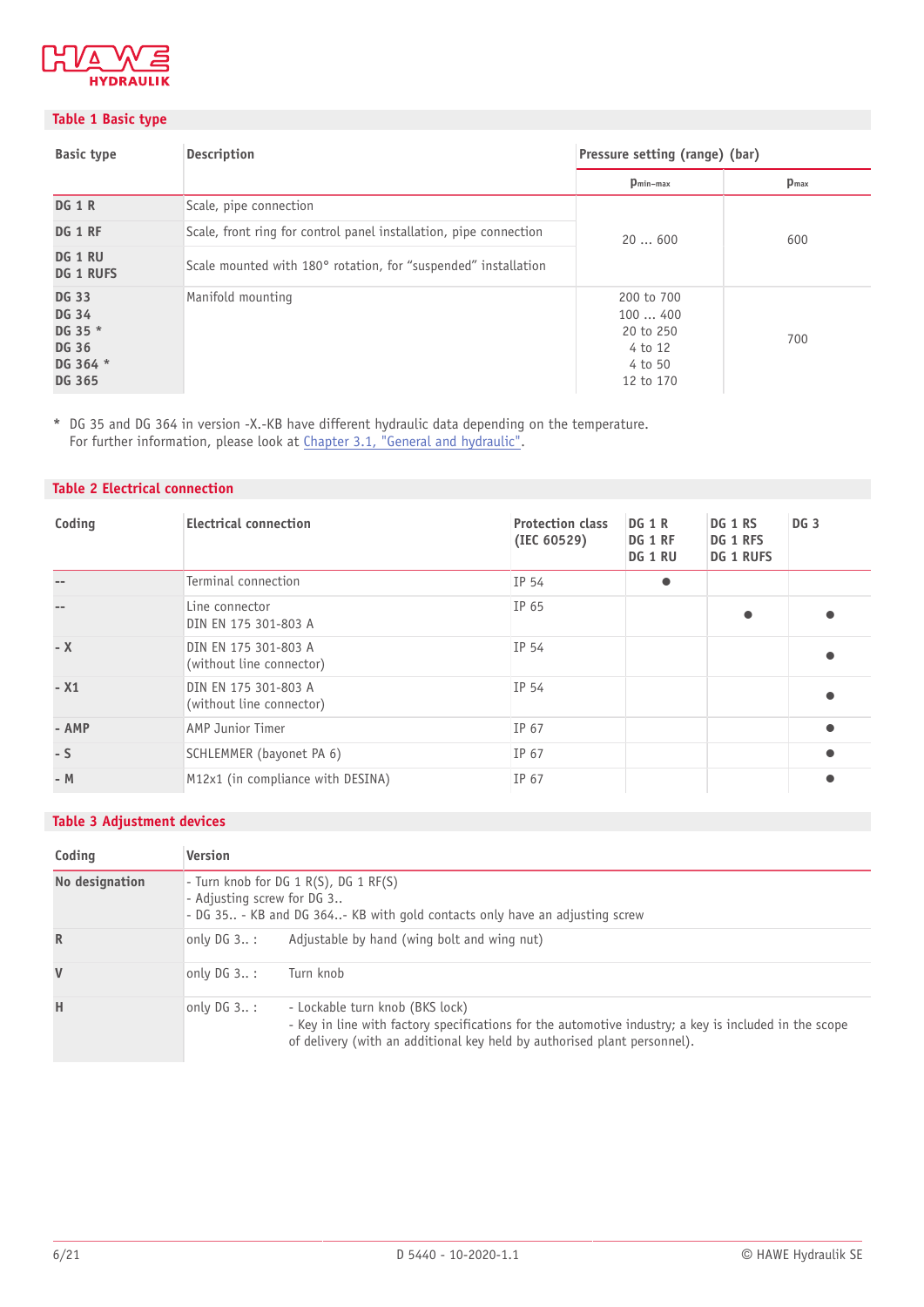

#### <span id="page-6-0"></span>**Table 4 Hydraulic connection**

#### **Suitable for DG 1 R..**

For combination with various fittings, see  $D$  7065

| Coding         | <b>Connection type</b>                                                                                                                   |
|----------------|------------------------------------------------------------------------------------------------------------------------------------------|
| No designation | Directly using a type-B pipe screw connection in accordance with DIN 3852-2<br>G $1/4$ or G $1/2$ A connection thread (ISO 228-1 (BSPP)) |
|                | With union nut DIN 16283 (pressure gauge screw fitting, e.g. DIN 16270)                                                                  |

#### **Suitable for DG 3..**

| Coding               | Connection type                                                               |
|----------------------|-------------------------------------------------------------------------------|
| No designation       | Manifold mounting                                                             |
| $-1/4$               | Pipe connection G 1/4 (BSPP)                                                  |
| $- Y1$               | Tapped journal G 1/4 A (BSPP)                                                 |
| $- Y2$               | Tapped journal M12x1.5                                                        |
| $- Y3$               | Tapped journal G 1/8 (BSPP)                                                   |
| $-$ YS 6<br>$-$ YS 8 | Tapered cone $\emptyset$ 6 and $\emptyset$ 8 for a cutting ring and union nut |
| $- Y6$<br>- Y8       | Pipe bracket $\emptyset$ 6 and $\emptyset$ 8 for a pipe screw connection      |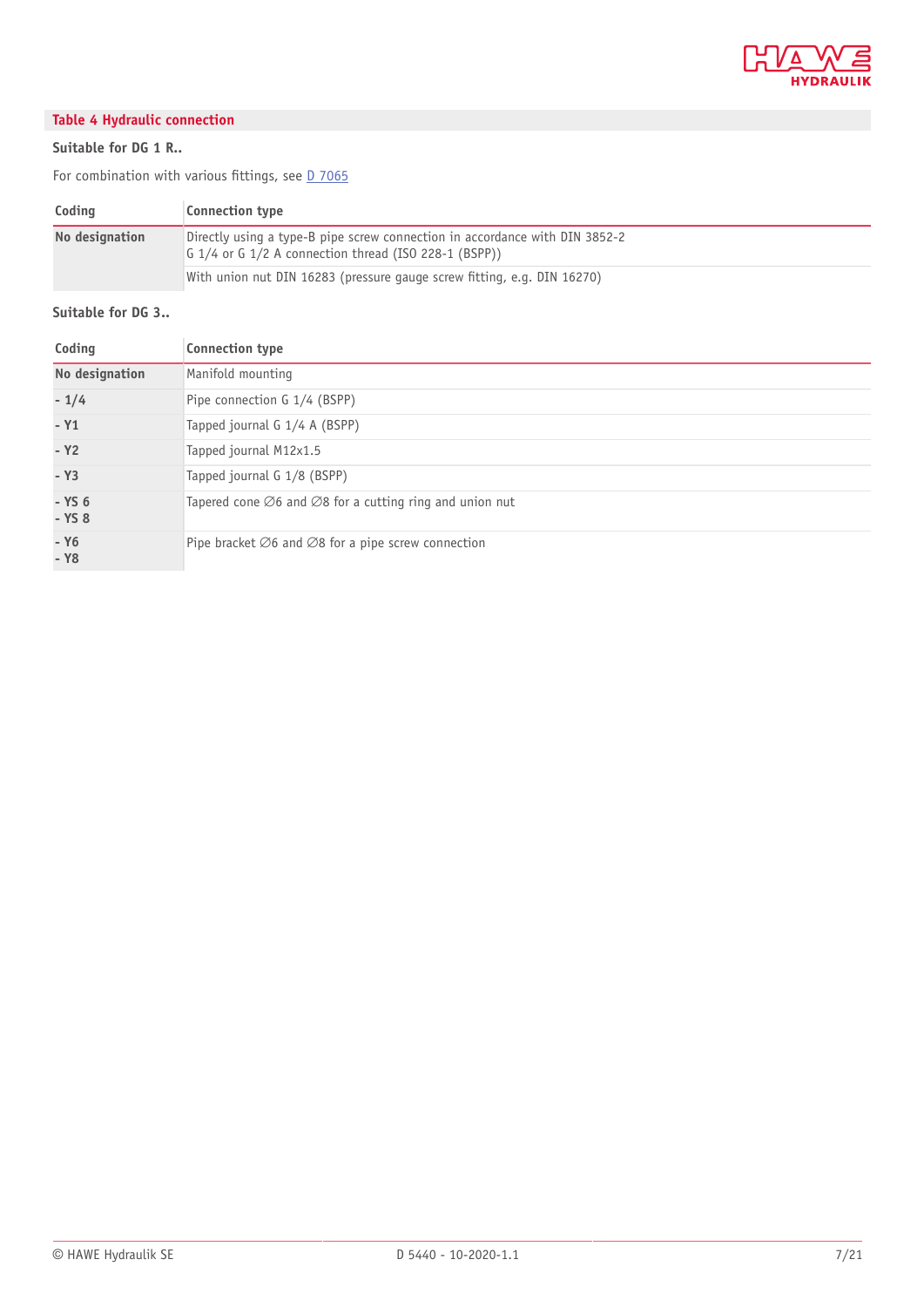

# <span id="page-7-0"></span>**3 Parameters**

### <span id="page-7-1"></span>**3.1 General and hydraulic**

| Description                        | Pressure switch                                                                                                                                                                                                                                                                                                                                                                                                            |        |                           |                                    |
|------------------------------------|----------------------------------------------------------------------------------------------------------------------------------------------------------------------------------------------------------------------------------------------------------------------------------------------------------------------------------------------------------------------------------------------------------------------------|--------|---------------------------|------------------------------------|
| Design                             | Spring-loaded piston-type pressure switch                                                                                                                                                                                                                                                                                                                                                                                  |        |                           |                                    |
| Model                              | Pipe connection, manifold mounting                                                                                                                                                                                                                                                                                                                                                                                         |        |                           |                                    |
| <b>Material</b>                    | DG 1: Galvanised steel housing<br>DG 3: Zinc die casting housing                                                                                                                                                                                                                                                                                                                                                           |        |                           |                                    |
| <b>Tightening torques</b>          | See Chapter 4, "Dimensions"                                                                                                                                                                                                                                                                                                                                                                                                |        |                           |                                    |
| <b>Installation position</b>       | $DG 1 R.$ = Vertical, sideways scale, hydraulic part at the bottom<br>DG 3<br>$= As desired$                                                                                                                                                                                                                                                                                                                               |        |                           |                                    |
| <b>Hydraulic fluid</b>             | Hydraulic oil: according to part 1 to 3;<br>ISO VG 10 to 68 according to DIN ISO 3448<br>Viscosity limits: min. approx. 4, max. approx. 1500 mm <sup>2</sup> /s<br>opt. operation approx. 10 500 mm <sup>2</sup> /s.<br>Also suitable for biologically degradable hydraulic fluids type HEPG (polyalkylene glycol)<br>and HEES (synthetic ester) at operating temperatures up to approx. +70°C.                            |        |                           |                                    |
| <b>Cleanliness level</b>           | ISO 4406<br>21/18/1519/17/13                                                                                                                                                                                                                                                                                                                                                                                               |        |                           |                                    |
|                                    |                                                                                                                                                                                                                                                                                                                                                                                                                            |        |                           |                                    |
| <b>Temperatures</b>                | Ambient: approx. -40  +80°C, Fluid: -25  +80°C, Note the viscosity range!<br>Start temperature: down to -40°C is permissible (observe start viscosities!),<br>as long as the steady-state temperature is at least 20K higher during subsequent operation.<br>Biologically degradable pressure fluids: Observe manufacturer's specifications. By considera-<br>tion of the compatibility with seal material not over +70°C. |        |                           |                                    |
| Hydraulic data of DG 35 -X.-KB and | Temperature range                                                                                                                                                                                                                                                                                                                                                                                                          |        | $-30^{\circ}$ C < x < 0°C | $0^{\circ}$ C < x < $50^{\circ}$ C |
| DG 364 -X -KB                      | Speed of pressure change                                                                                                                                                                                                                                                                                                                                                                                                   |        |                           | $< 6 \text{ bar/s}$                |
|                                    | Pressure setting p <sub>min</sub> to p <sub>max</sub>                                                                                                                                                                                                                                                                                                                                                                      | DG 35  | 80  250 bar               | 20  250 bar                        |
|                                    |                                                                                                                                                                                                                                                                                                                                                                                                                            | DG 364 | 35  50 bar                | 12  50 bar                         |
|                                    | Maximum pressure p <sub>max</sub>                                                                                                                                                                                                                                                                                                                                                                                          | DG 35  | 500 bar<br>500 bar        |                                    |
|                                    |                                                                                                                                                                                                                                                                                                                                                                                                                            | DG 364 |                           |                                    |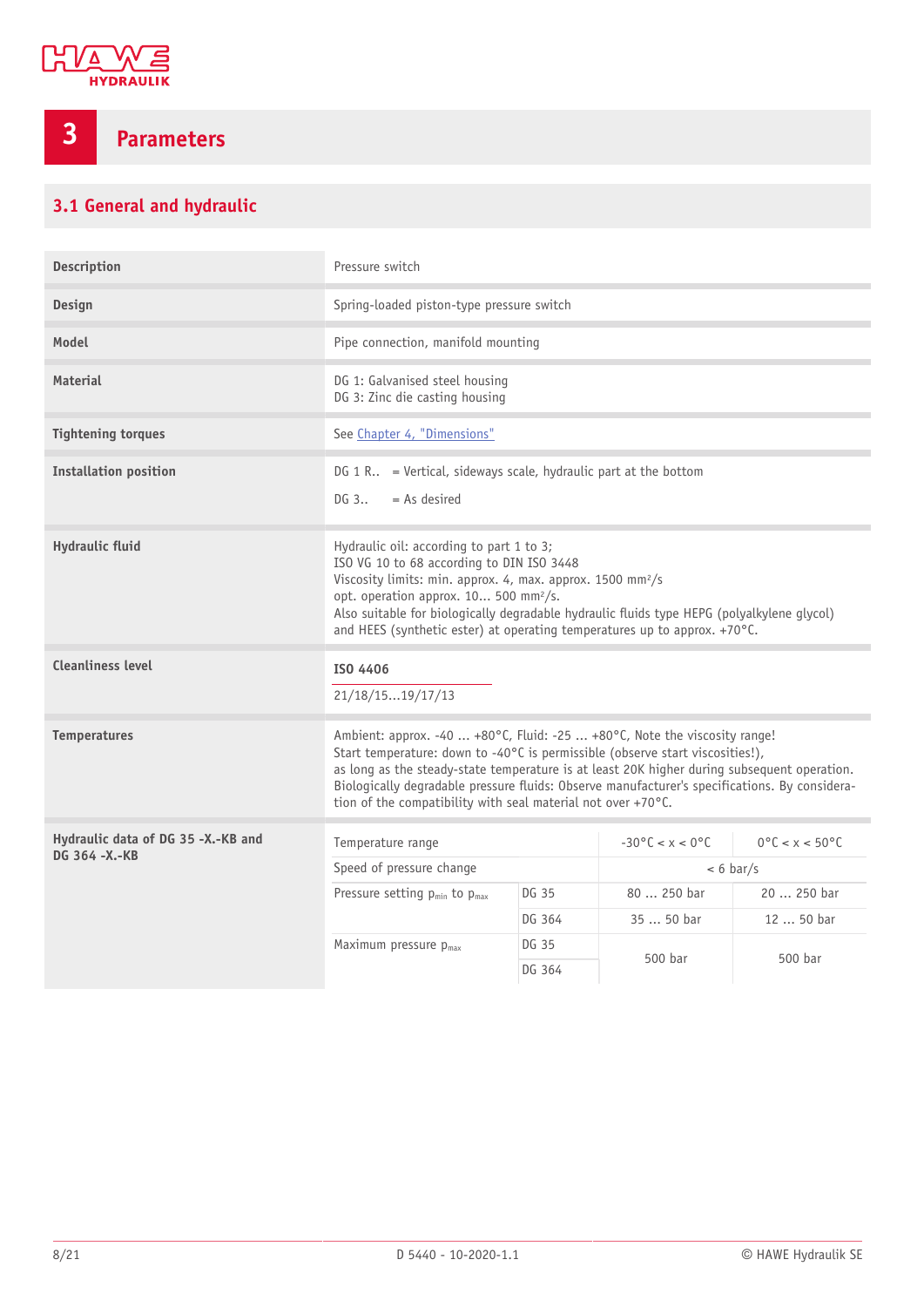

#### **Weight**

| <b>Type</b>     |            |
|-----------------|------------|
| DG 1 R          | $= 1.3$ kg |
| DG 33           | $= 0.3$ kg |
| DG 34           | $= 0.3$ kg |
| DG 35           | $= 0.3$ kg |
| DG 36           | $= 0.3$ kg |
| DG 364          | $= 0.3$ kg |
| DG 365          | $= 0.3$ kg |
| $DG \, 3 - 1/4$ | $= 0.4$ kg |
| $DG_{3} - Y$    | $= 0.4$ kg |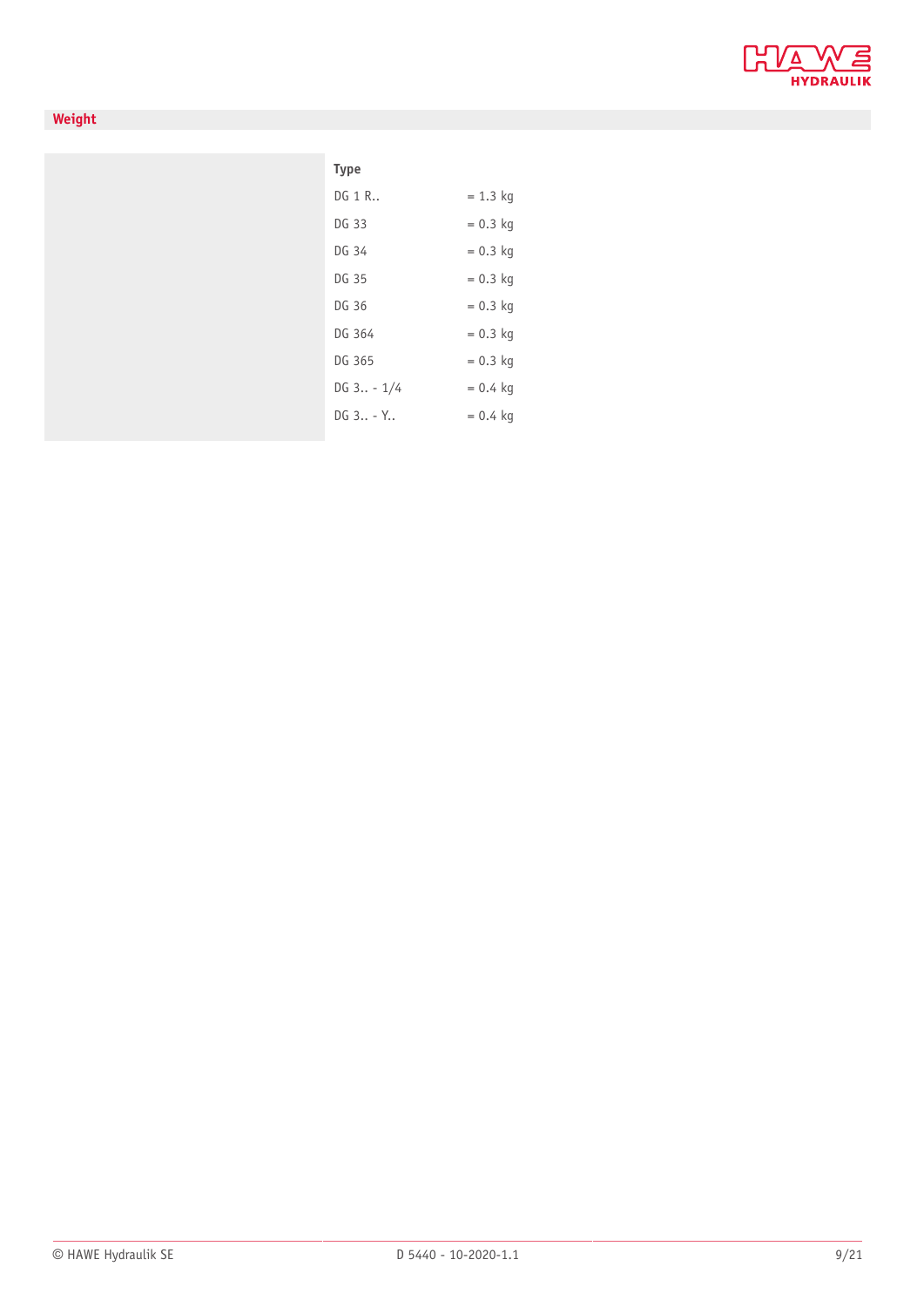

### <span id="page-9-0"></span>**3.2 Electrical data**

| Switching operations/h       | Reference values approx. 2000 switching operations/h max. (roughly equally distributed).<br>Note the number of possible switching cycles; see below. Switching accuracy $\pm$ 2 to 3%<br>(repeat accuracy for increasing pressure!) |                                                                                                                  |                                          |
|------------------------------|-------------------------------------------------------------------------------------------------------------------------------------------------------------------------------------------------------------------------------------|------------------------------------------------------------------------------------------------------------------|------------------------------------------|
| <b>Electrical connection</b> | <b>DG 1 R</b><br>DG 1 RF<br>DG 1 RU                                                                                                                                                                                                 | DG 1 RS<br>DG 1 RFS<br><b>DG 1 RUFS</b><br>DG 3. - X                                                             | DG 3.-S                                  |
|                              | Terminal connection<br>Cable 3x0.75<br>See also the product assembly<br>instructions                                                                                                                                                | DIN EN 175 301-803 A<br>3-pole                                                                                   | 3-pole                                   |
|                              | 昍                                                                                                                                                                                                                                   | $\overline{3}_{\overline{m}}$<br>20001<br>$\mp$                                                                  | 2<br>3                                   |
|                              | C(1)<br>O(4)                                                                                                                                                                                                                        | $\mathbf{3}$<br>$\overline{2}$                                                                                   | 2<br>$\overline{3}$                      |
|                              | <b>DG 3. - AMP</b>                                                                                                                                                                                                                  | DG 3. - M                                                                                                        | DG 3. - X1                               |
|                              | AMP Junior Timer                                                                                                                                                                                                                    |                                                                                                                  | DIN EN 175 301-803 A                     |
|                              | 4-pole                                                                                                                                                                                                                              | 4-pole                                                                                                           | 3-pole                                   |
|                              | $1 \t2 \t3 \t4$<br>8886<br>П                                                                                                                                                                                                        | 2<br>3                                                                                                           | $3\sigma$<br>26 0 11<br>$\overline{\mp}$ |
|                              |                                                                                                                                                                                                                                     | $+24V$<br>$\mathbf{1}$<br>$\overline{2}$<br>PNP switching signal<br><b>GND</b><br>3<br>IO-Link<br>$\overline{4}$ |                                          |
|                              | $NC$ —                                                                                                                                                                                                                              | $Y \to \begin{matrix} 1 & 1 \\ 1 & 1 \\ 1 & 1 \\ 1 & 1 \end{matrix}$                                             |                                          |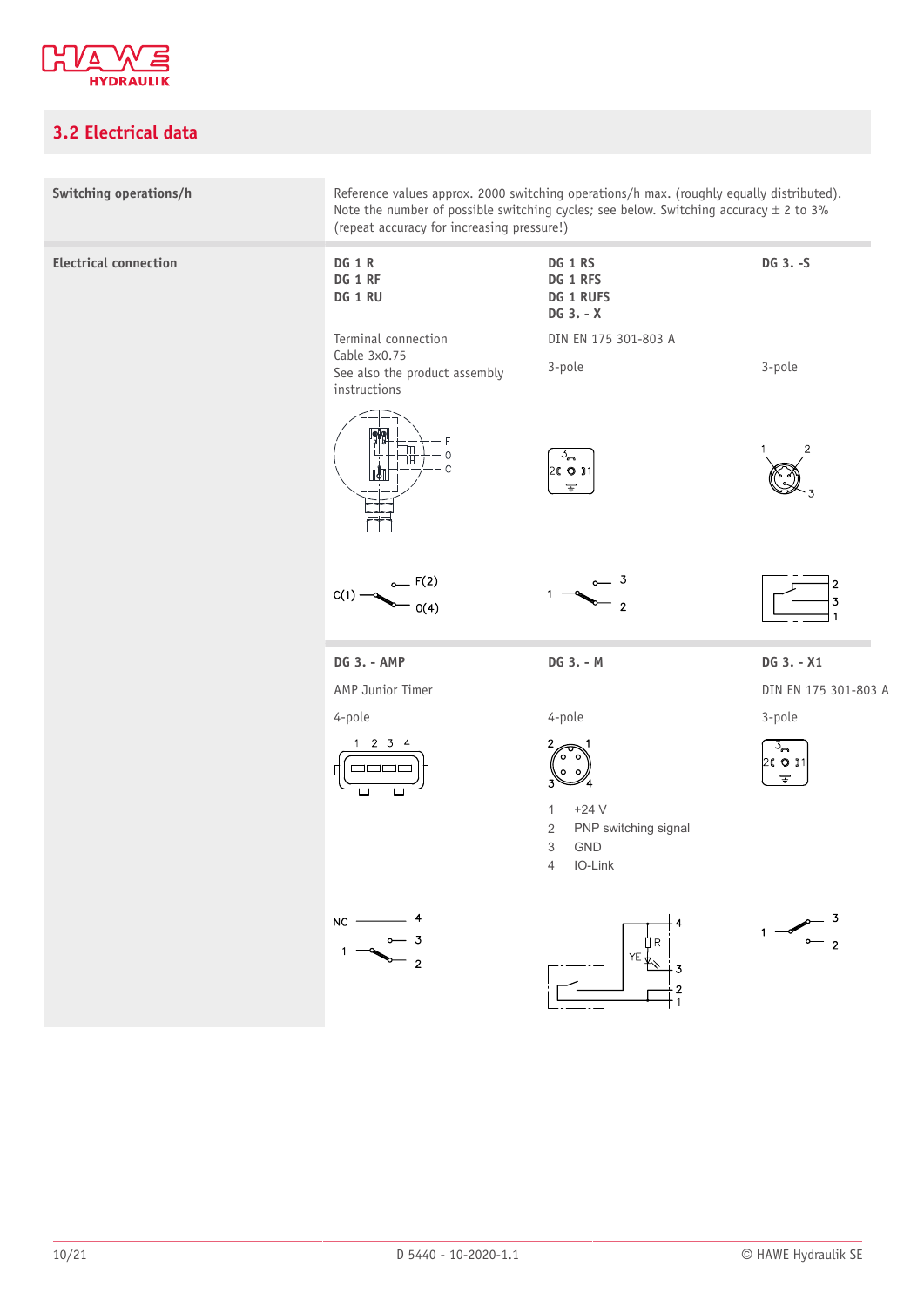

| Pressure switch                                               | DG 1                                                                                                                                                                                                                        | DG 3                                                                              |
|---------------------------------------------------------------|-----------------------------------------------------------------------------------------------------------------------------------------------------------------------------------------------------------------------------|-----------------------------------------------------------------------------------|
| Micro switch type                                             | X 04-Z 25                                                                                                                                                                                                                   | XCG 3                                                                             |
| Mechanical lifetime approx./switching cycles $10 \times 10^6$ |                                                                                                                                                                                                                             | $10\times10^6$                                                                    |
|                                                               | For 12 V DC = 4 A and $L/R = 10$ ms                                                                                                                                                                                         |                                                                                   |
|                                                               | $1 \times 10^6$                                                                                                                                                                                                             | $0.35 \times 10^{6}$                                                              |
|                                                               | For 230 V, 1 A and cos. $\varphi = 0.3$<br>$\sf n$<br>$5 -$<br>$2 -$<br>$\mathcal{L}_{G_{\mathcal{I}}}$<br>$10^{6}$<br>$5 -$<br>$\frac{Q_{\rm Q}}{Q}$<br>$10^{5}$<br>5 <sup>1</sup><br>$2 \quad 3$<br>0,5<br>$\overline{1}$ | $\overline{A}$<br>щ<br>5<br>10                                                    |
|                                                               | A current at 230 V AC; n switching cycles                                                                                                                                                                                   |                                                                                   |
| Maximum supply voltage U <sub>max</sub>                       | < 50 V AC or 75 V DC                                                                                                                                                                                                        |                                                                                   |
| Switching current I <sub>min</sub>                            | 2 A                                                                                                                                                                                                                         |                                                                                   |
|                                                               | 24 V $DC = I_{min} = 10$ mA<br>12 V DC = $I_{min}$ = 100 mA                                                                                                                                                                 | To ensure a safe contact, the current must not fall below certain minimum values: |
|                                                               |                                                                                                                                                                                                                             |                                                                                   |
| Version DG 3. -X. -KB                                         |                                                                                                                                                                                                                             |                                                                                   |
| Switching current I <sub>min</sub>                            | 24 V $DC = I_{min} = 5$ mA<br>12 V $DC = I_{min} = 100$ mA                                                                                                                                                                  | To ensure a safe contact, the current must not fall below certain minimum values: |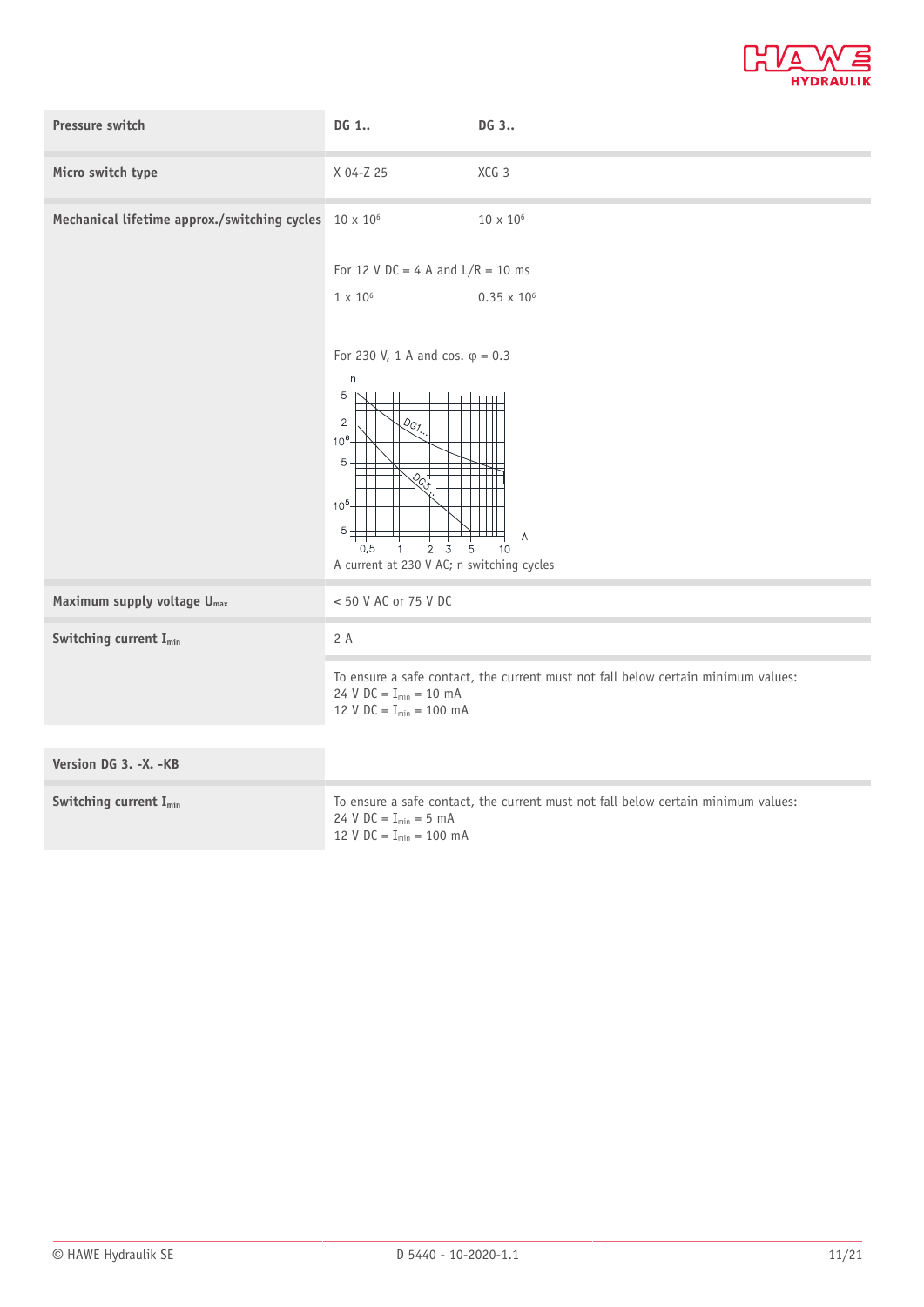

## <span id="page-11-0"></span>**4 Dimensions**

All dimensions in mm, subject to change.

#### **DG 1 R**



- 1 Cable fitting PG 9
- 2 Ground connection
- 3 Actuation cylinder
- 4 Scale housing
- 5 Setting knob for main switch

#### **O** NOTE

For types DG 1.., the scale housing  $\circledast$  must not be twisted relative to the hex (width across flats 27)  $\circledast$  for functional-technical reasons!



1 Line connector can be mounted offset by 4x90°

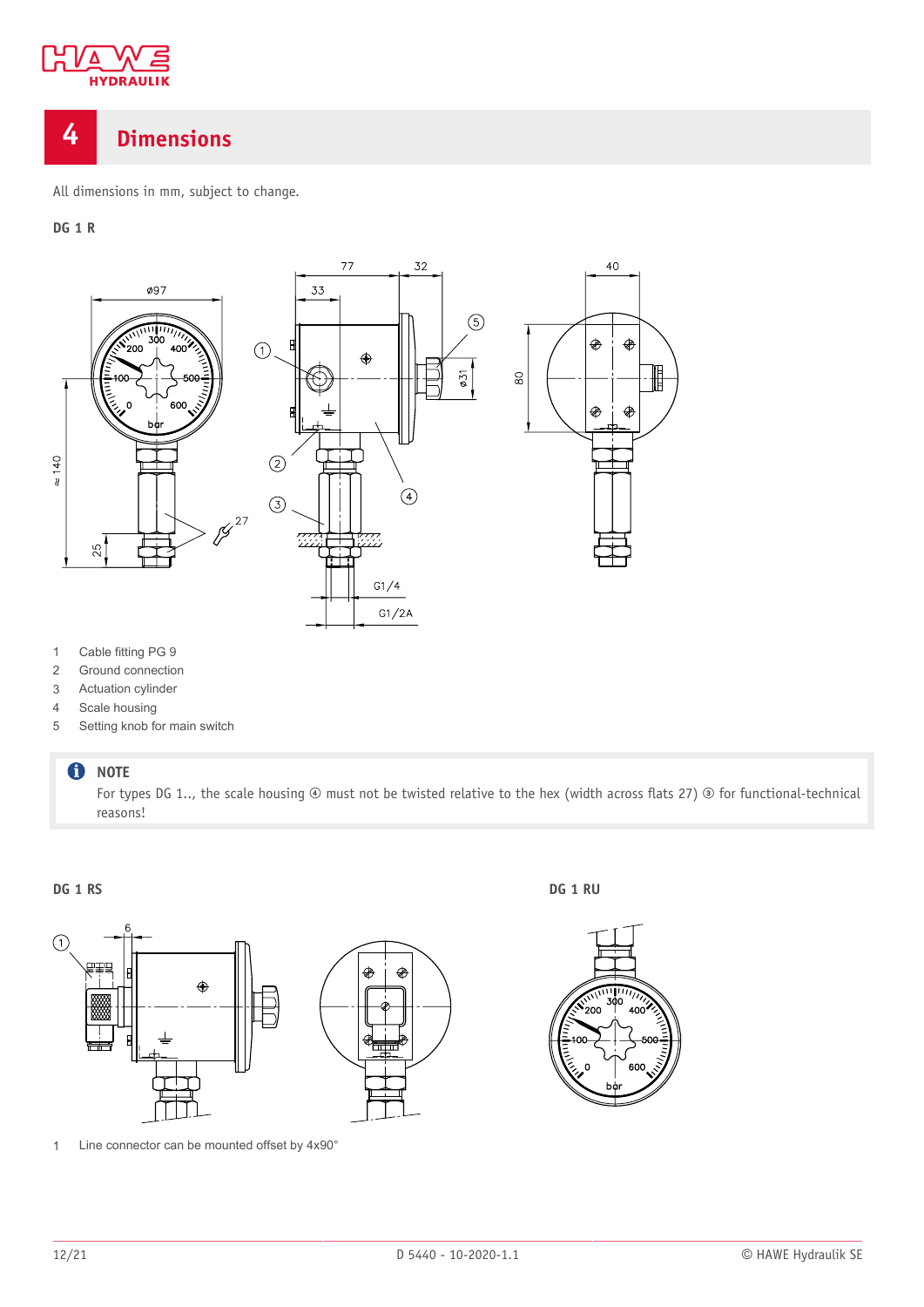

### **DG 1 RF**

With front ring for switch panel installation



- 1 Cable fitting PG 9
- 2 Ground connection
- 3 Actuation cylinder
- 4 Scale housing
- 5 Setting knob for main switch
- 6 Fixing holes are rotated by 180° in version "U".

#### **O** NOTE

For types DG 1.., the scale housing  $\circledast$  must not be twisted relative to the hex (width across flats 27)  $\circledast$  for functional-technical reasons!

#### **DG 1 RFS (DG 1 RUFS)**



1 Line connector can be mounted offset by 4x90°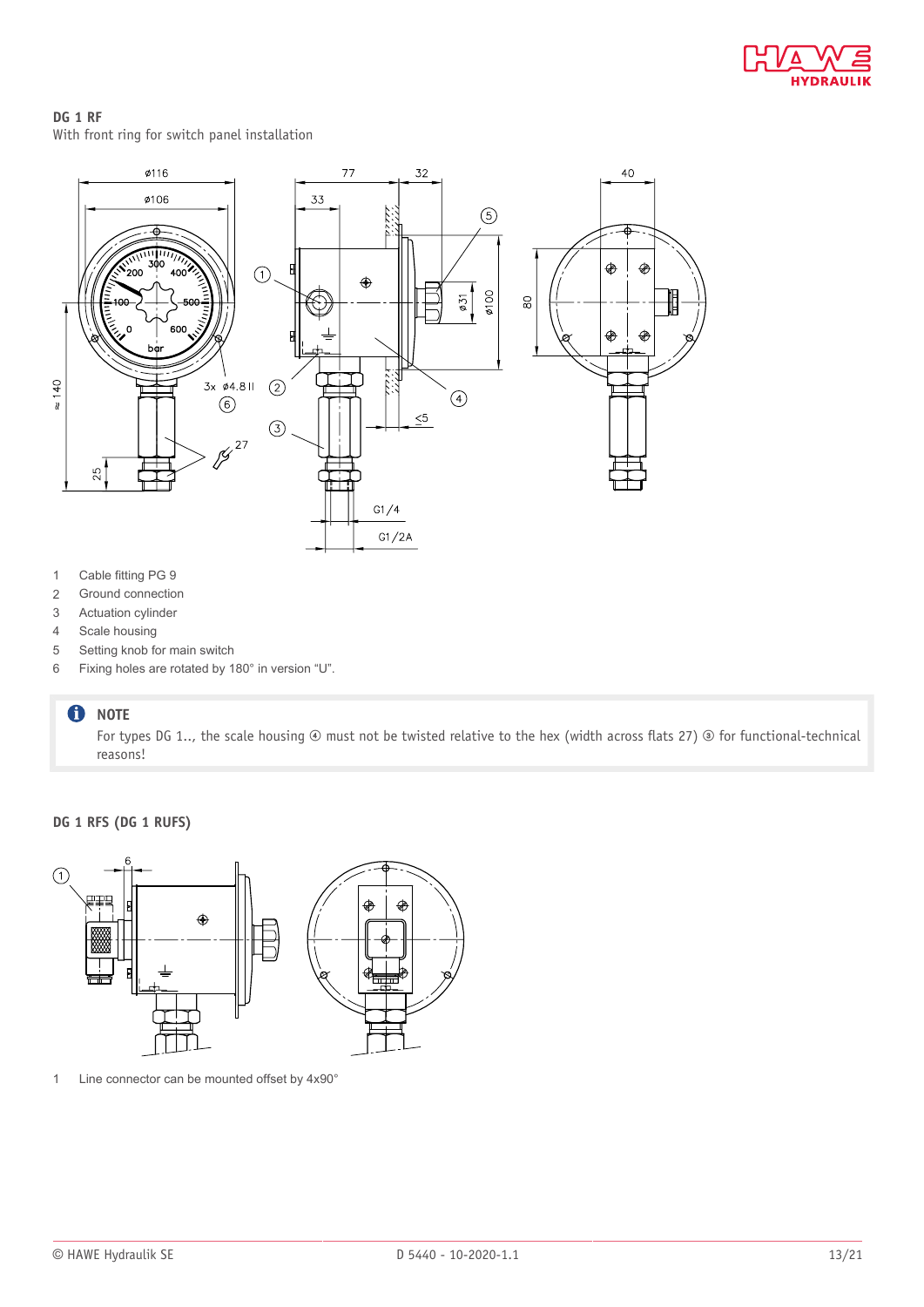

#### **Hydraulic connection**

G 1/4 (BSPP) thread for pipe screw connection G 1/2 (BSPP) thread e.g. pressure gauge screw fitting G 1/2 (BSPP) thread Fitting type X1 (example) from [D 7065](http://downloads.hawe.com/7/0/D7065-en.pdf)

DG.. can be fitted in any direction





1 Cu sealing ring DIN 7603



#### **Base plate hole pattern**

#### **DG 3..** Series (adjustment device without designation)



- 1 Plug can be mounted offset by 4x90°
- 2 Sealing option
- 3 Sealing with O-ring



1 Hydraulic connection





**DG 3..X DG 3..M**



1 Light ring (yellow)

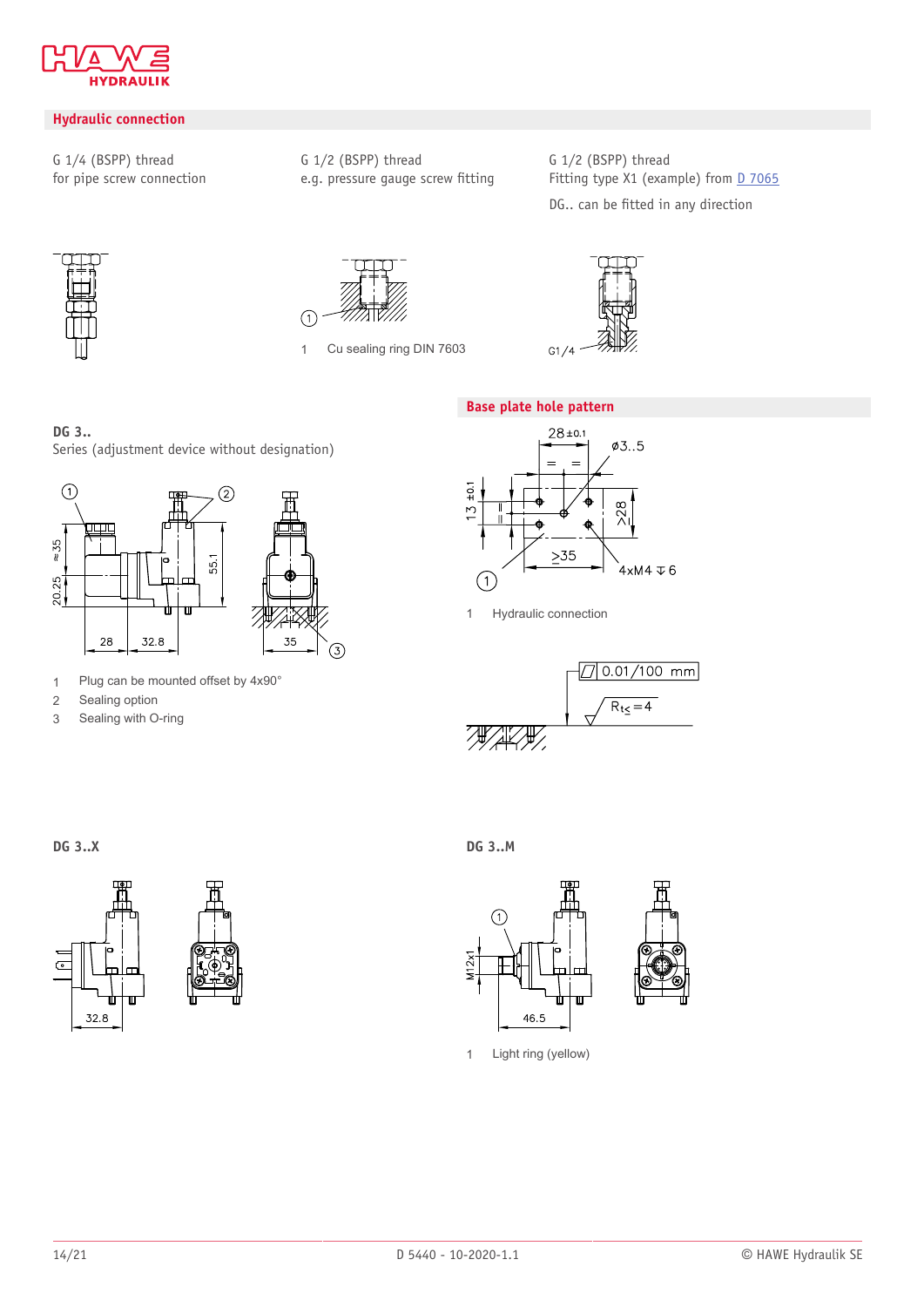╔

 $\overline{\text{top}}$ 

Ţ

Ф

49



1 Bayonet PA 6 (Schlemmer)

#### **Adjustment**

**DG 3..S**

No designation Coding **R** Coding **V** Coding **H**











1 wing bolt<br>2 Wing nut 1 Turn knob



1 Turn knob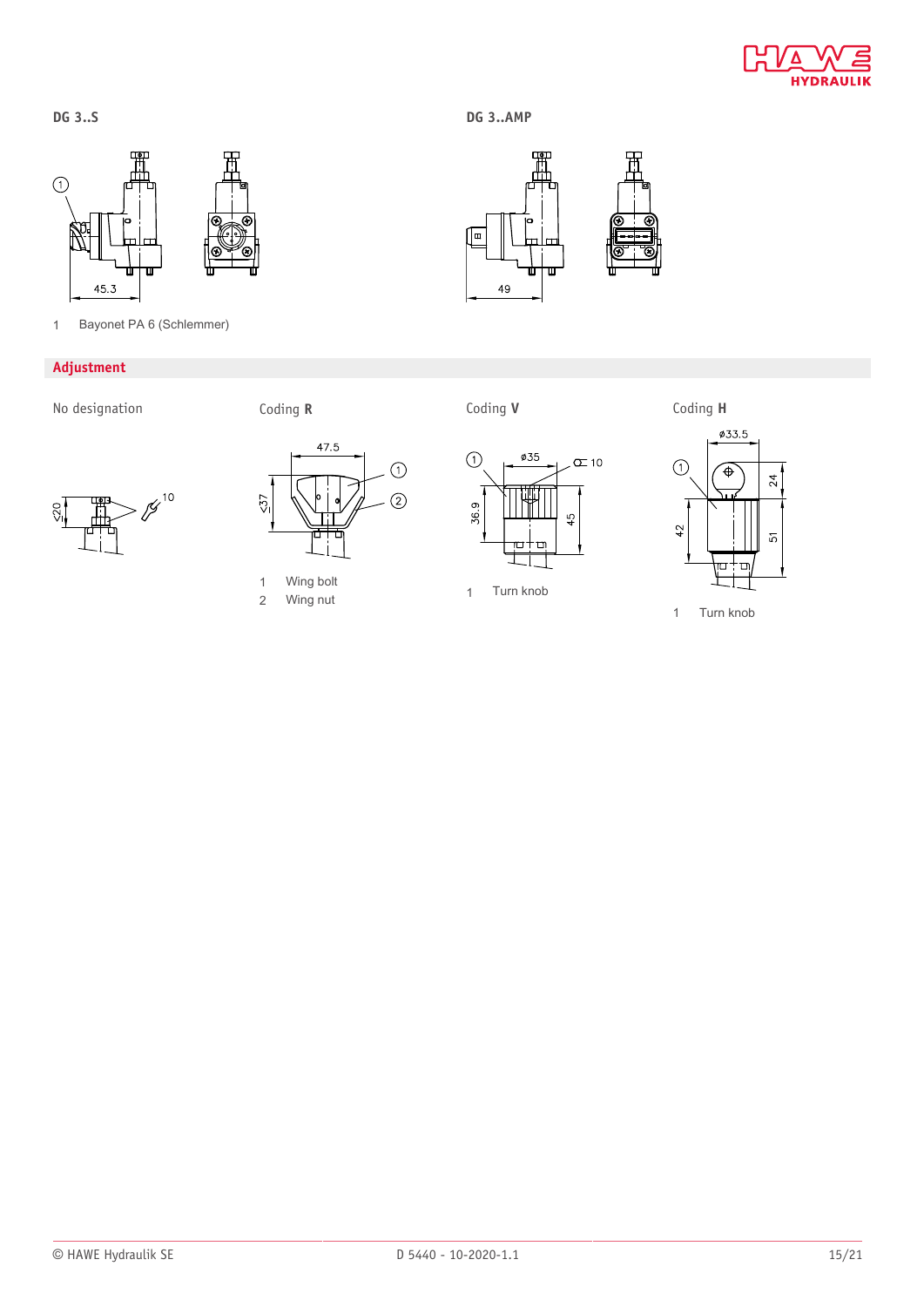

#### **Hydraulic connection**

DG 3.. **- 1/4**



DG 3.. **- Y1** (G 1/4 (BSPP)) DG 3.. **- Y2** (M12x1.5) DG 3.. **- Y3** (G 1/8 (BSPP))

Tapped journal with sealing edge Pipe connection with EO progressive ring

DG 3.. **- YS6** DG 3.. **- YS8**

and union nut

DG 3.. **- Y6** DG 3.. **- Y8**

Pipe connection pieces







DG 3.. can be rotated in any direction around the pipe axis after loosening the clamping plate (by loosening M4).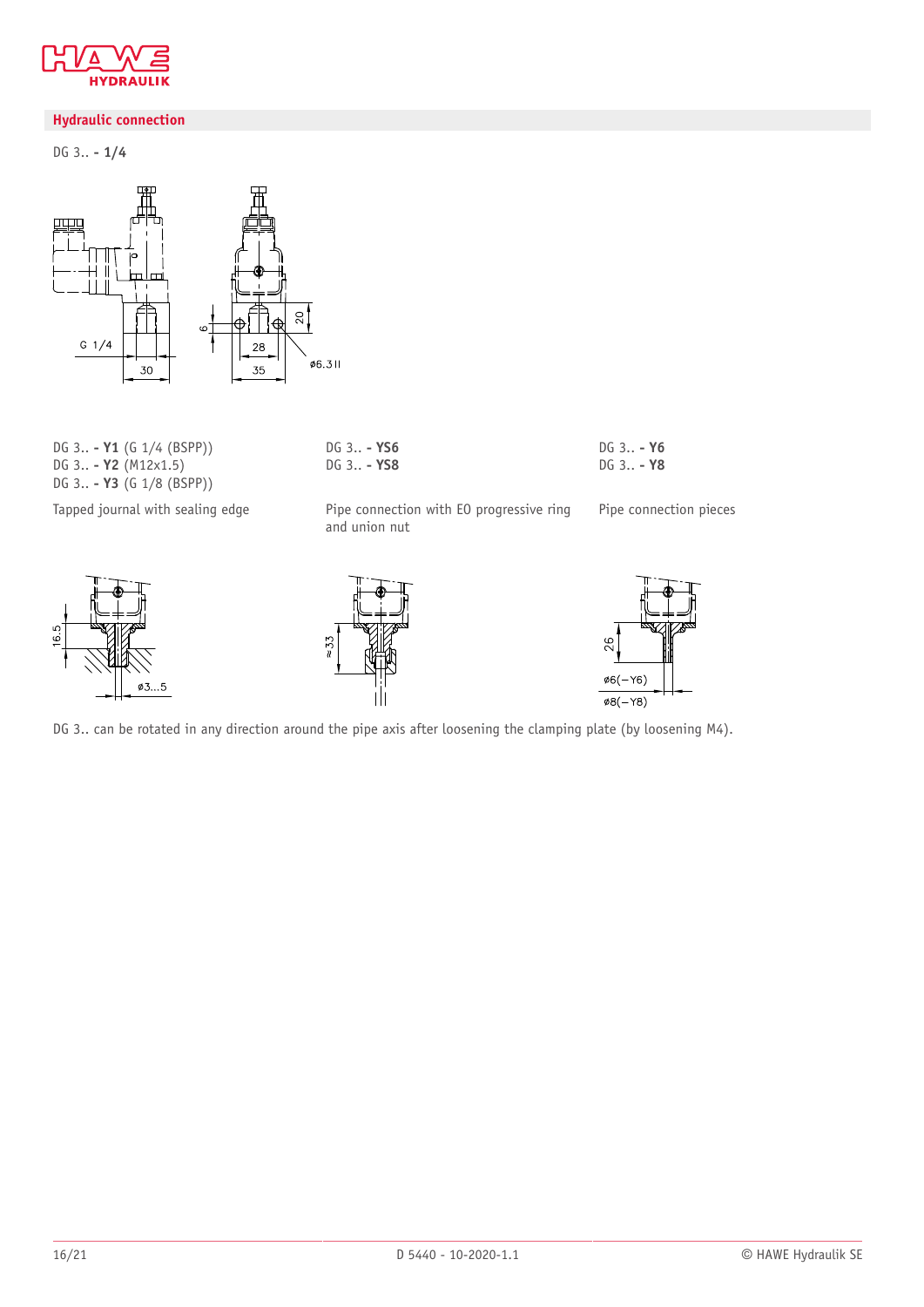

## <span id="page-16-0"></span>**5 Assembly, operation and maintenance recommendations**

#### <span id="page-16-1"></span>**5.1 Intended use**

This product is exclusively intended for hydraulic applications (Huid engineering).

The user must observe the safety measures and warnings in this documentation.

#### **Essential requirements for the product to function correctly and safely:**

- All information in this documentation must be observed. This applies in particular to all safety measures and warnings.
- The product must only be assembled and put into operation by qualified personnel.
- The product must only be operated within the specified technical parameters. The technical parameters are described in detail in this documentation.
- All components must be suitable for the operating conditions in the event of application in an assembly.
- The operating and maintenance manual of the components, assemblies and the specific complete system must also always be observed.

If the product can no longer be operated safely:

- 1. Remove the product from operation and mark it accordingly.
- <span id="page-16-2"></span>✓ It is then not permitted to continue using or operating the product.

#### **5.2 Assembly information**

The product must only be installed in the complete system with standard and compliant connection components (screw fittings, hoses, pipes, fixtures etc.).

The product must be shut down correctly prior to dismounting (in particular in combination with hydraulic accumulators).

#### **A** DANGER

**Risk to life caused by sudden movement of the hydraulic drives when dismantled incorrectly!** Risk of serious injury or death.

- Depressurise the hydraulic system.
- Perform safety measures in preparation for maintenance.

#### <span id="page-16-3"></span>**5.2.1 Preparing the base plate for DG 3**

See description in Chapter 4, ["Dimensions"](#page-11-0).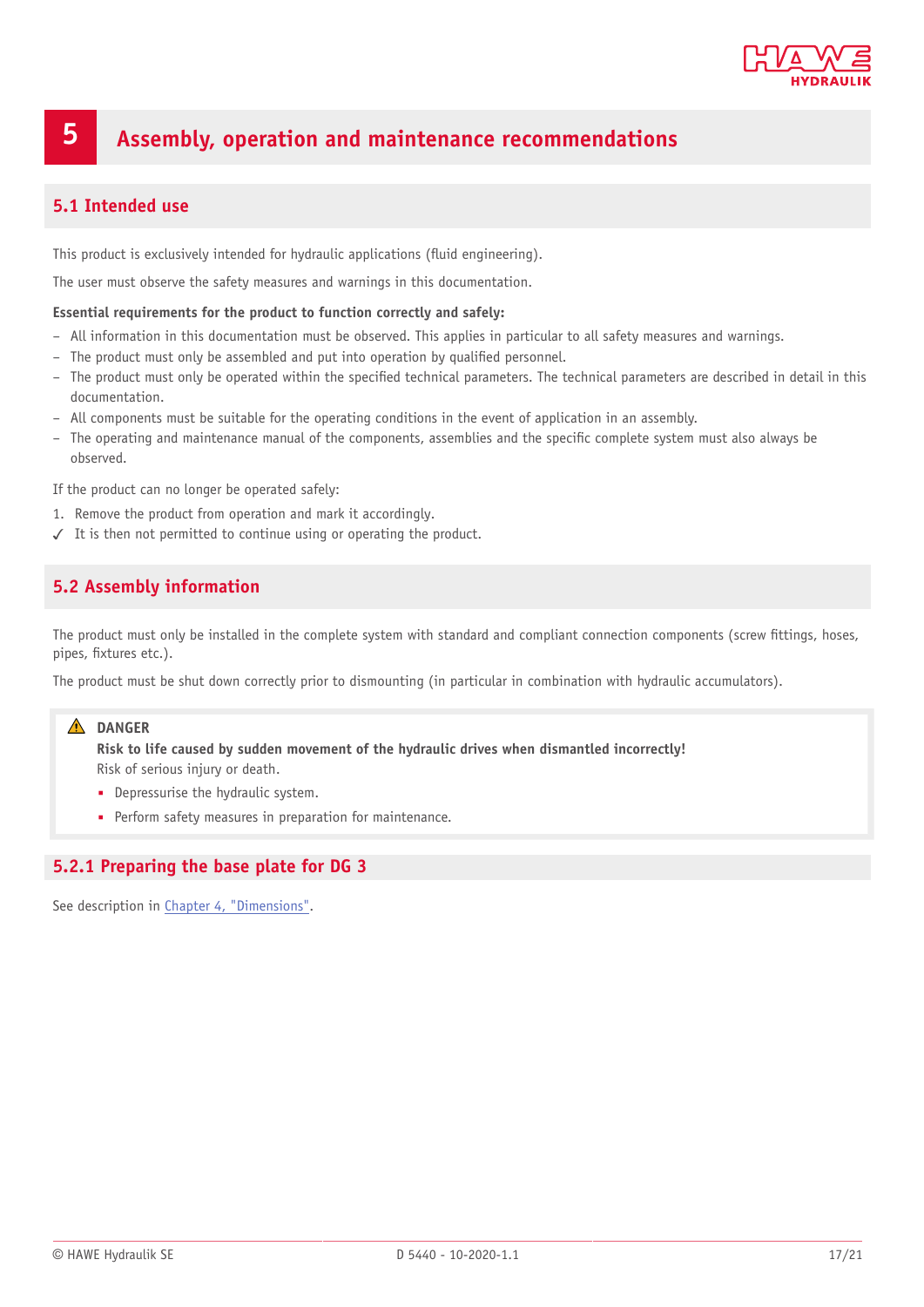

#### <span id="page-17-0"></span>**5.3 Operating instructions**

#### **Purity** and **filtering** of the hydraulic fluid

Fine contamination can significantly impair the function of the hydraulic component. Contamination can cause irreparable damage.

#### **Examples of 'ne contamination include:**

- Metal chips
- Rubber particles from hoses and seals
- Dirt due to assembly and maintenance
- Mechanical debris
- Chemical ageing of the hydraulic Huid

#### **f** NOTE

New hydraulic Huid from the manufacturer does not necessarily have the required level of purity. The hydraulic fluid must be filtered during filling.

Pay attention to the cleanliness level of the hydraulic fluid to maintain faultless operation. (Also see cleanliness level in Chapter 3, ["Parameters"](#page-7-0)).

<span id="page-17-1"></span>Additionally applicable document: [D 5488/1](http://downloads.hawe.com/5/4/D54881-en.pdf) Oil recommendations

#### **5.4 Maintenance information**

Conduct a visual inspection at regular intervals, but at least once per year, to check if the hydraulic connections are damaged. If external leakages are found, shut down and repair the system.

Clean the device surface of dust deposits and dirt at regular intervals, but at least once per year.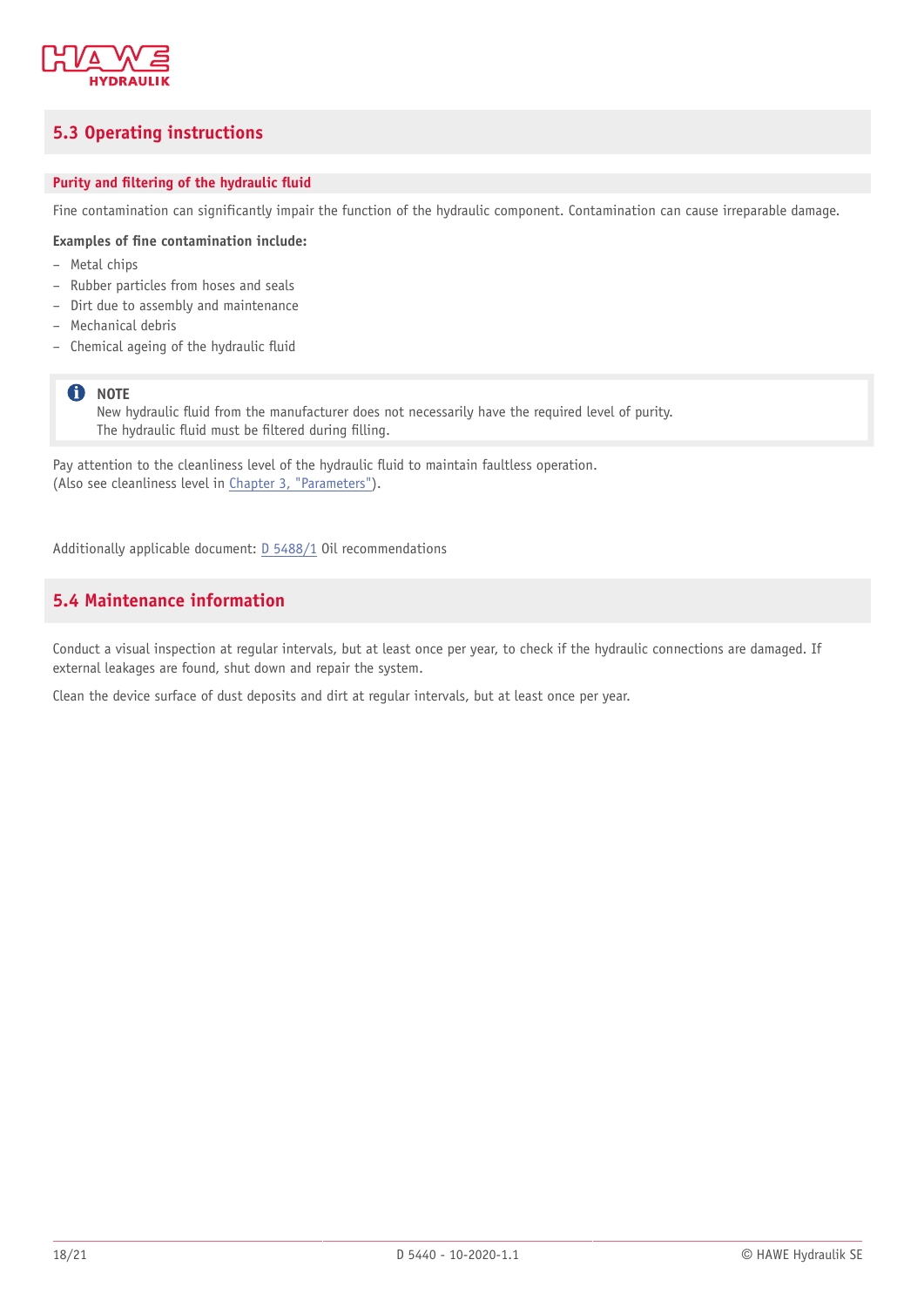

### <span id="page-18-0"></span>**5.5 Adjustability and switching pressure**

| Adjustability                               | When deactivating pumps directly, be aware of a potential afterrun caused by mass action. Also<br>available for delivery with preset pressure.<br>Type coding, e.g.<br>DG 33-600 (setting for increasing pressure)<br>DG 33-600 F (setting for decreasing pressure)                                                                                                                                                                                                                                                                                                                                                                                                                                                                                                                                                                                                                                                                                                                                                                                                                                                                                             |  |  |  |
|---------------------------------------------|-----------------------------------------------------------------------------------------------------------------------------------------------------------------------------------------------------------------------------------------------------------------------------------------------------------------------------------------------------------------------------------------------------------------------------------------------------------------------------------------------------------------------------------------------------------------------------------------------------------------------------------------------------------------------------------------------------------------------------------------------------------------------------------------------------------------------------------------------------------------------------------------------------------------------------------------------------------------------------------------------------------------------------------------------------------------------------------------------------------------------------------------------------------------|--|--|--|
| <b>Pressure increases</b><br>Pressure drops | The tables only contain approximate reference values. Use a pressure gauge to establish a more<br>accurate switching point!<br>p<br>700<br>600<br>$\hat{\phi}$<br>500<br>400<br>$0^{6}$<br>300<br>DG3651<br>200<br>100<br>0<br>S<br>12<br>18<br>14<br>16<br>20<br>10<br>p pressure setting (bar); s adjustment dimension (mm)<br>• DG 1 R.: Using a setting knob on the pressure selection scale (there may be slight deviations<br>between the scale value and the pressure value measured with the pressure gauge).<br>• DG 3: With adjusting screw, after unfastening the counter screw (wrench, width across flats 10)<br>• DG 3R: By hand with the wing bolt, after unfastening the wing nut<br>• DG 3V: With the turn knob<br>• DG 3H: With the turn knob, after unlocking (key)                                                                                                                                                                                                                                                                                                                                                                          |  |  |  |
| Switching pressures                         | Switching differential between the upper switching point $p_0$ as the pressure increases and the lower<br>switching point as the pressure drops.<br>The calculated pressure value $p_u = k \cdot p_o$ can only be considered an approximate reference value.<br>k<br>k<br>1.0<br>1.0<br>$(\wedge)$<br>$D_{C}$<br>0.9<br>0.9<br>3)<br>0.8<br>0.8<br>$\gamma$<br>0.7<br>0.7<br>0.6<br>0.6<br>$p_o/p_s$<br>$p_0/p_0$<br>0.5<br>0.5<br>0.5<br>0.5<br>$p_0/p \le$ set response pressure; k factor<br>$p_0/p \le$ set response pressure; k factor<br>DG 33, DG 34<br>$\mathbf{1}$<br>2<br>DG 35, DG 364, DG 365<br>3<br><b>DG 36</b><br>= Upper switching point at which the device jumps from its idle position to its switching<br>$p_{o}$<br>position during a pressure increase (response pressure, adjustment range p <sub>min</sub> to p <sub>max</sub><br>"Available versions, main data", Table 1)<br>= Lower switching point at which the device reverts from its switching position back to its<br>$p_u$<br>idle position during a pressure drop<br>= Max. pressure setting in accordance with "Available versions, main data", Table 1<br>$p_{\text{max}}$ |  |  |  |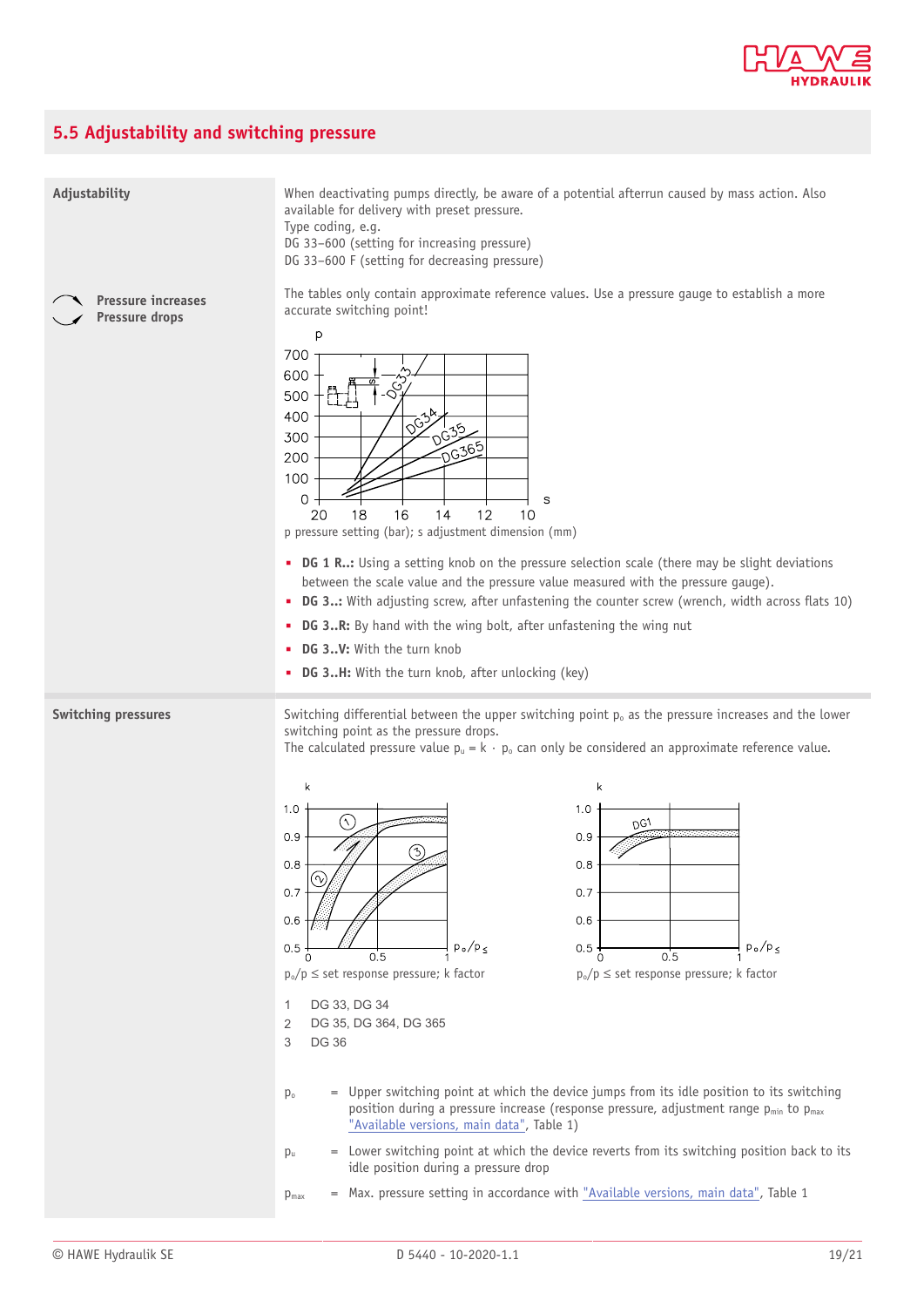

# <span id="page-19-0"></span>**6 Other information**

### <span id="page-19-1"></span>**6.1 Accessories, spare parts and separate components**

#### **Line connectors**

| Coding       | <b>Description</b>                                           | Order coding             |  |
|--------------|--------------------------------------------------------------|--------------------------|--|
| G            | Line connector                                               | MSD 3-309                |  |
| L.,          | Line connector with LED                                      | SVS 296100               |  |
| $LSK - DG$   | Line connector with LED, 5 m cable                           | $LSK - DG$               |  |
| $L10K - DG$  | Line connector with LED, 10 m cable                          | $L10K - DG$              |  |
| S            | Angled plug for bayonet PA6<br>Straight plug for bayonet PA6 | 7846 010 A<br>7846 010 B |  |
| Coding       | <b>Description</b>                                           |                          |  |
| $\mathsf{K}$ | Kostel, 03888005                                             |                          |  |
| S            | Schlemmer, cone with bayonet 10 SL                           |                          |  |
| AMP          | AMP, AMP Junior 2-pole code number 1                         |                          |  |